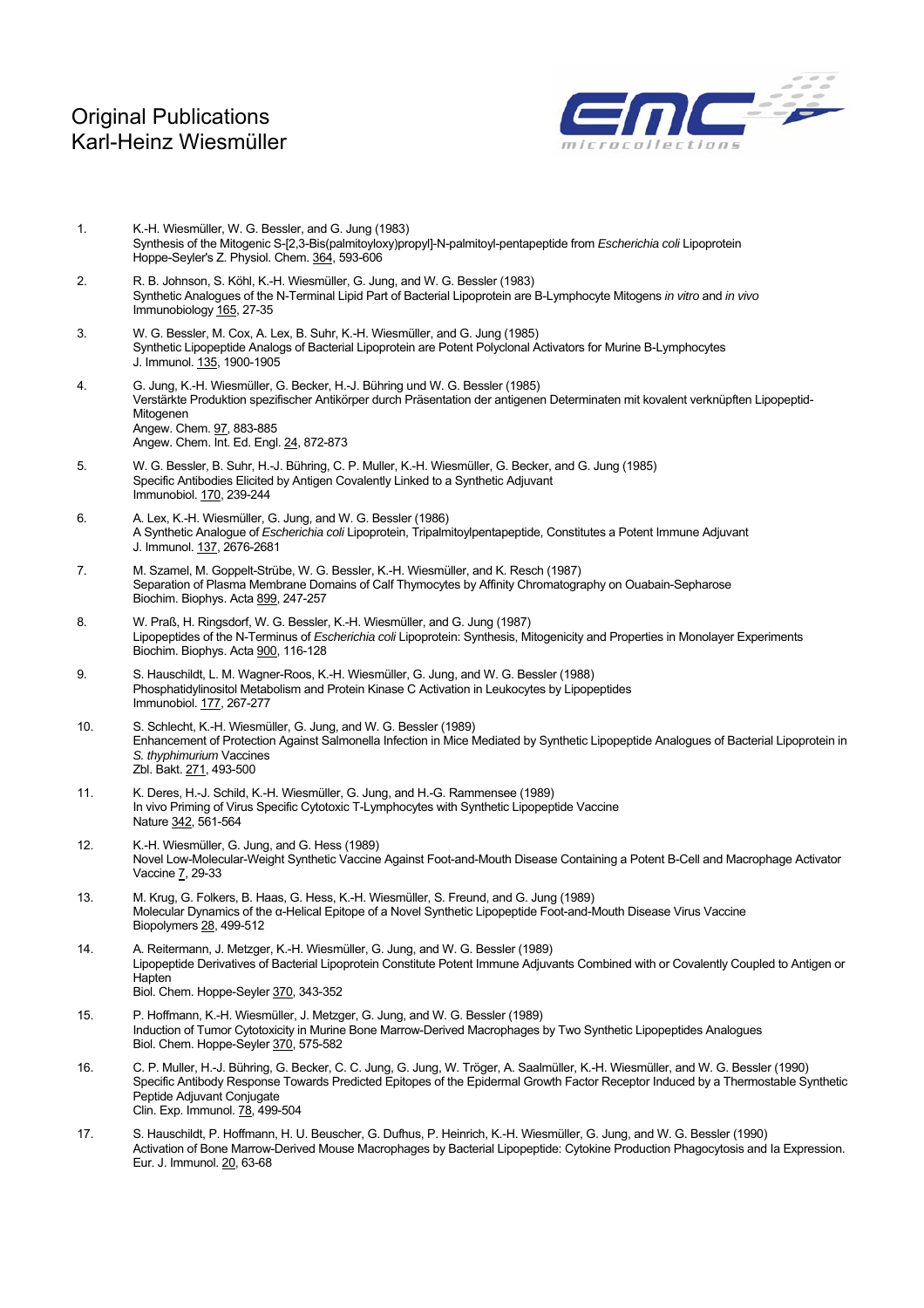

18. F. Wiedemann, R. Link, K. Pumpe, U. Jakobshagen, H. E. Schäfer, K.-H. Wiesmüller, R.-P. Hummel, G. Jung, W. G. Bessler, and T. Böltz (1990) Histopathological Studies on the Local Reactions Induced by Complete Freund's Adjuvant (FCA), Bacterial Lipopolysaccharide (LPS) and Synthetic Lipopeptide (P3C) Conjugates J. Pathology 164, 1-7 19. W. G. Bessler, B. Kleine, C. Martinez Alonso, L. Biesert, M. Strecker, K.-H. Wiesmüller, J. Metzger, and G. Jung (1990) Biological Activity of Bacterial Surface Components: Bacterial Extracts and Defined Bacterial Cell Wall Components as Immunomodulators Lung 168, 707-715 20. R. Seifert, G. Schulz, M. Richter-Freund, J. Metzger, K.-H. Wiesmüller, G. Jung, W. G. Bessler, and S. Hauschildt (1990) Activation of Superoxide Formation and Lysozyme Release in Human Neutrophils by the Synthetic Lipopeptide, Pam3Cys-Ser-(Lys)4: Involvement of G-Proteins and Synergism with Chemotactic Peptides Biochem. J. 267, 795-802 21. M. Loleit, W. Tröger, K.-H. Wiesmüller, G. Jung, M. Strecker, and W. G. Bessler (1990) Conjugates of Synthetic Lymphocyte-Activating Lipopeptides with Segments from HIV Proteins Induce Protein-Specific Antibody Formation Biol. Chem. Hoppe-Seyler 371, 967-975 22. P. Hoffmann, M. Jimenez-Diaz, M. Loleit, W. Tröger, K.-H. Wiesmüller, J. Metzger, G. Jung, I. Kaiser, S. Stöcklin, S. Lenzner, J. H. Peters, R. Grimm, E. Schäfer, and W. G. Bessler (1990) Preparation of Human and Murine Monoclonal Antibodies: Antigens Combined with or Conjugated to Lipopeptides Constitue Potent Immunogens for *in vitro* and *in vivo* Immunizations Hum. Antibod. Hydridoma 3, 137-144 23. J. Metzger, K.-H. Wiesmüller, R. Schaude, W. G. Bessler, and G. Jung (1991) Synthesis of Novel Immunologically Active Tripalmitoyl-S-glycerylcysteinyl Lipopeptides as Useful Intermediates for Immunogen Preparations Int. J. Pept. Prot. Res. 37, 46-57 24. K.-H. Wiesmüller, C. Loffl, T. Böltz, W. G. Bessler, D. Gillessen, and G. Jung (1991) The Antibody Response in BALB/c Mice to the *Plasmodium falciparum* Circumsporozoite Repetitive Epitope Covalently Coupled to Synthetic Lipopeptide Adjuvant Immunology 72, 109-113 25. J. Metzger, K.-H. Wiesmüller, and G. Jung (1991) Synthesis of Nα-Fmoc Protected Derivatives of S-(2,3-Dihydroxypropyl)-cysteine and their Application in Peptide Synthesis Int. J. Pept. Prot. Res. 33, 545-554 26. H. Schild, M. Norda, K. Deres, K. Falk, O. Rötzschke, K.-H. Wiesmüller, G. Jung, and H.-G. Rammensee (1991) Fine Specificity of Cytotoxic T-Lymphocytes Primed *in vivo* either with Virus or Synthetic Lipopeptide Vaccine or Primed *in vitro* with Peptide J. Exp. Med. 174, 1665-1668 27. H. Schild, K. Deres, K.-H. Wiesmüller, G. Jung, and H.-G. Rammensee (1991) Efficiency of Peptides and Lipopeptides for *in vivo* Priming of Virusspecific Cytotoxic T-Cells Eur. J. Immunol. 21, 2649-2654 28. S. Hauschildt, A. Lückhoff, J. Langhorne, K.-H. Wiesmüller, G. Jung, W. G. Bessler, J. C. Cambier (1991) Increase in the Intracellular Free Calcium Concentration is not an Obligatory Early Event in Lipopeptide-Induced B-Cell Activation Immunology 73, 366-368 29. K.-H. Wiesmüller, G. Spahn, D. Handtmann, G. Jung, and C. P. Muller (1992) Heterogeneity of Antibody Binding to Peptides Homologous to Fusion Protein of Measles Virus J. Gen. Virol. 73, 2211-2216 30. K. Deres, T. N. M. Schumacher, K.-H. Wiesmüller, S. Stevanovic, G. Greiner, G. Jung, and H. L. Ploegh (1992) Preferred Size of Peptides that Bind to H-2 Kb is Sequence Dependent Eur. J. Immunol. 22, 1603-1608 31. R. Seifert, S. Serke, D. Huhn, W. G. Bessler, S. Hauschildt, J. Metzger, K.-H. Wiesmüller, and G. Jung (1992) Incomplete Functional Differentiation of HL-60 Leukemic Cells by Synthetic Lipopeptides Eur. J. Biochem. 203, 143-151 32. K.-H. Wiesmüller, W. G. Bessler, and G. Jung (1992) Solid Phase Peptide Synthesis of Lipopeptide Vaccines Eliciting Epitope-Specific B-, T-Helper and T-Killer Cell Response Int. J. Pept. Prot. Res. 40, 255-260 33. J. W. Metzger, K.-H. Wiesmüller, V. Gnau, J. Brünjes und G. Jung (1993) Ionspray-Massenspektrometrie und Hochleistungsflüssigkeitschromatographie - Massenspektrometrie von synthetischen Peptidbibliotheken Angew. Chem. 105, 901-903, Angew. Chem. Int. Ed. Engl. 32, 894-896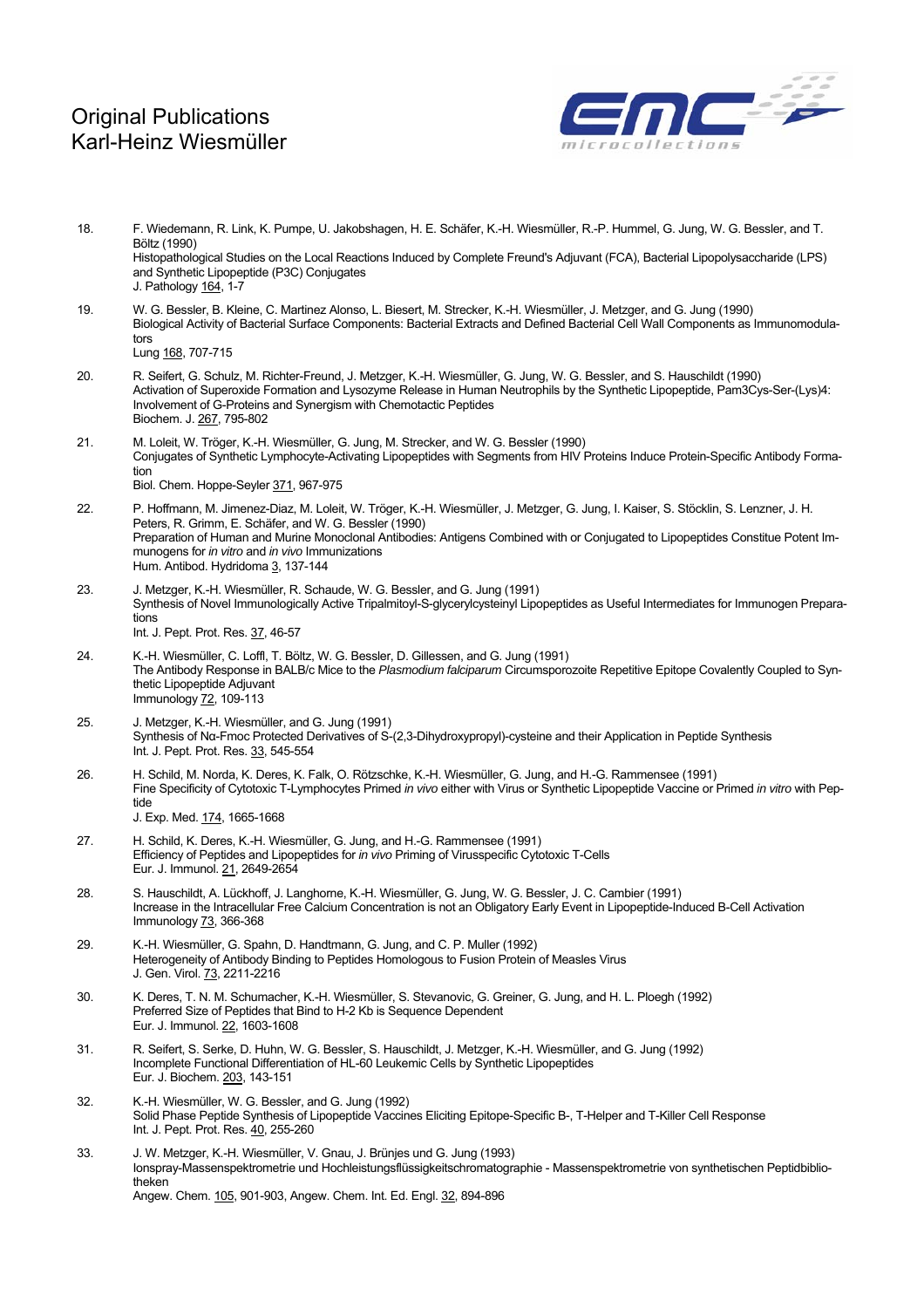

- 34. S. Stevanovic, K.-H. Wiesmüller, J. Metzger, A. G. Beck-Sickinger, and G. Jung (1993) Natural and Synthetic Peptide Pools: Characterization by Sequencing and Electrospray Mass Spectrometry BioMed. Chem. Lett. 3, 431-436
- 35. S. Schlecht, K.-H. Wiesmüller, G. Jung und W. G. Bessler (1993) Lipopeptide als natürliche Adjuvantien für Impfstoffe aus Gram-negativen Bakterien Naturwissenschaften 80, 9-17
- 36. A. Obermeier, H. Halfter, K.-H. Wiesmüller, G. Jung, J. Schlessinger, and A. Ullrich (1993) Tyrosine 785 is a Major Determinant of Trk Signal Specificity EMBO J. 12, 933-941
- 37. W. G. Bessler, W. Beck, K.-H. Wiesmüller, and G. Jung (1994) Modulation of Immune System by Bacterial Products: Hapten-Specific Humoral Immune Responses Induced by Lipopeptides Conjugated to T Helper Cell Epitopes Immunotherapy of Infections 30, 329-338
- 38. A. Obermeier, R. Lammers, K.-H. Wiesmüller, G. Jung, J. Schlessinger, and A. Ullrich (1993) Identification of Trk Binding Sites for SHC and Phosphatidylinositol 3'-Kinase and Formation of a Multimeric Signaling Complex J. Biol. Chem. 268, 22963-22966
- 39. C. P. Muller, T. Schroeder, R. Tu, N. H. C. Brons, G. Jung, F. Schneider, and K.-H. Wiesmüller (1993) Analysis of the Neutralizing Antibody Response to the Measles Virus Using Synthetic Peptides of the Haemagglutinin Protein Scand. J. Immunol. 38, 463-471
- 40. A. D. M. Rees, A. Faith, E. Roman, J. Ivanyi, K.-H. Wiesmüller, and C. Moreno (1993) The Effect of Lipoylation on CD4 T-Cell Recognition of the 19,000 MW Mycobacterium Tuberculosis Antigen Immunology 80, 407-414
- 41. A. G. Beck-Sickinger, H. Rotering, K.-H. Wiesmüller, F. Dorner, and G. Jung (1994) Mapping of Antigenic and Immunogenic Sites of *Haemophilus influenzae* Outer Membrane Protein P6 Using Synthetic Lipopeptides Biol. Chem. Hoppe-Seyler 375, 173-182
- 42. Ch. Burkhart, G. Freer, R. Castro, L. Adorini, K.-H. Wiesmüller, R. M. Zinkernagel, and H. Hengartner (1994) Characterization of T-Helper Epitopes of the Glycoprotein of Vesicular Stomatitis Virus J. Virol. 68, 3, 1573-1580
- 43. J. W. Metzger, Ch. Kempter, K.-H. Wiesmüller, and G. Jung (1994) Electrospray Mass Spectrometry and Tandem Mass Spectrometry of Synthetic Multicomponent Peptide Mixtures: Determination of Composition and Purity Anal. Biochem. 219, 261-277
- 44. B. Kleine, W. Rapp, K.-H. Wiesmüller, M. Edinger, W. Beck, J. Metzger, R. Ataulakhanov, G. Jung, and W. G. Bessler (1994) Lipopeptide-Polyoxyethylene Conjugates as Mitogens and Adjuvants Immunobiol. 190, 53-66
- 45. M. Loleit, K. Deres, K.-H. Wiesmüller, G. Jung, M. Eckert, and W. G. Bessler (1994) Biological Activity of the *Escherichia coli* Lipoprotein: Detection of Novel Lymphocyte Activating Peptide Segments of the Molecule and their Conformational Characterization Biol. Chem. Hoppe-Seyler 375, 407-412
- 46. E. Borges, K.-H. Wiesmüller, G. Jung, and P. Walden (1994) Efficacy of Synthetic Vaccines in the Induction of Cytotoxic T Lymphocytes. Comparison of the Costimulating Support Provided by Helper T Cells and Lipoamino Acid J. Immunol. Meth. 173, 253-263
- 47. A. K. H. Mertz, A. Daser, M. Skurnik, K.-H. Wiesmüller, J. Braun, P. Wu, A. Distler, and J. Sieper (1994) The Evolutionarily Conserved Ribosomal Protein L23 and the Cationic Urease ß - Subunit of *Yersinia enterocolitica* 0:3 Belong to the Immunodominant Antigens in Yersinia - Triggered Reactive Arthritis: Implications for Autoimmunity Mol. Medicine 1, 45-55
- 48. C. P. Muller, D. Handtmann, N. H. C. Brons, M. Weinmann, K.-H. Wiesmüller, G. Spahn, M. Wiesneth, F. Schneider, and G. Jung (1993) Analysis of Antibody Response to the Measles Virus Using Synthetic Peptides of the Fusions Protein Evidence of Non-Random Pairing of T and B Cell Epitopes Virus Research 30, 271-280
- 49. B. Fleckenstein, K.-H. Wiesmüller, M. Brich, and G. Jung (1994) Novel Heterobifunctionalized Polystyrene-Polyethylene Glycol Resin for Simultaneous Preparation of Free and Immobilized Peptides and Biological Activity Detected by Confocal Microscopy Lett. Peptide Sci. 1, 117-126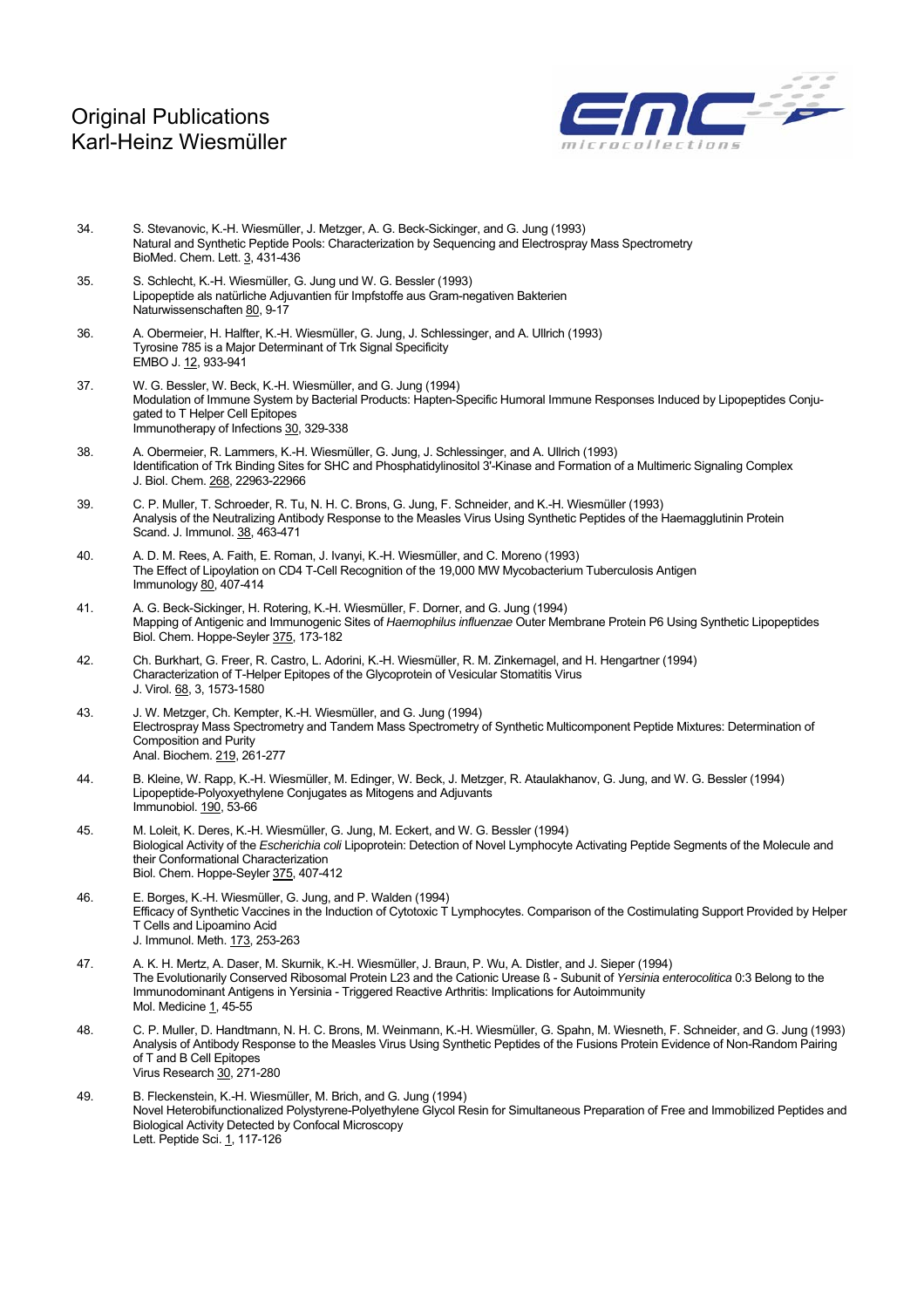

- 50. J. W. Metzger, S. Stevanovic, J. Brünjes, K.-H. Wiesmüller, and G. Jung (1994) Electrospray Mass Spectrometry and Multiple Sequence Analysis of Synthetic Peptide Libraries Methods 6, 425-431
- 51. K. Udaka, K.-H. Wiesmüller, S. Kienle, G. Jung, and P. Walden (1995) Decrypting the Structure of MHC-I Restricted CTL Epitopes with Complex Peptide Libraries J. Exp. Med. 181, 2097-2108
- 52. K.-H. Wiesmüller, M. Brich, G. Jung, K. Sparbier, and P. Walden (1995) Peptide Binding to MHC Class I Molecules Analysed by Confocal Microscopy Eur. J. Cell Biol. 66, 389-393
- 53. C. P. Muller, R. Bünder, H. Mayser, S. Ammon, M. Weinmann, N. H. C. Brons, F. Schneider, G. Jung, and K.-H. Wiesmüller (1995) Intramolecular Immunodominance and Intermolecular Selection of H2d-Restricted Peptides Define the Same Immunodominant Region of the Measles Virus Fusion Protein Mol. Immunol. 32, 37-47
- 54. R. Kuhn, D. Riester, B. Fleckenstein, and K.-H. Wiesmüller (1995) Evaluation of an Optically Active Crown Ether for the Chiral Separation of Di- and Tripeptides J. Chromatogr. A 716, 371-379
- 55. S. Uebel, T. H. Meyer, W. Kraas, S. Kienle, K.-H. Wiesmüller, G. Jung, and R. Tampé (1995) Formation of Peptide-Transporter (TAP) Complexes Studied by Peptide Scans and Complex Peptide Libraries J. Biol. Chem. 270, 18512-18516
- 56. K. Udaka, K.-H. Wiesmüller, S. Kienle, G. Jung, and P. Walden (1995) Tolerance to Amino Acid Variations in Peptides Binding to the MHC Class I Protein H-2Kb J. Biol. Chem. 720, 24130-24134
- 57. G. Kleymann, S. Iwata, K.-H. Wiesmüller, B. Ludwig, W. Haase, and H. Michel (1995) The Topology of the Ubiquinol: Cytochrome c Oxidase from *Paracoccus denitrificans* Determined with Antibodies Against its Antigenic Sites Revealed by Epitope Mapping Eur. J. Biochem. 230, 359-363
- 58. P. Walden, K.-H. Wiesmüller, and G. Jung (1995) Elucidation of T Cell Epitopes: A Synthetic Approach with Random Peptide Libraries Biochem. Soc. Transact. 23, 678-681
- 59. K. Udaka, K.-H. Wiesmüller, S. Kienle, G. Jung, and P. Walden (1996) Self MHC-Restricted Peptides Recognized by an Alloreactive T Lymphocyte Clone J. Immunology 157, 670-678
- 60. P. Fournier, W. Ammerlaan, D. Ziegler, C. Gimenez, C. Rabourdin-Combe, B. Fleckenstein, K.-H. Wiesmüller, G. Jung, F. Schneider, and C. P. Muller (1996) Differential Activation of T Cells by Antibody-Modulated Processing of the Flanking Sequences of Class II-Restricted Peptides Int. Immunol. 8, 1441-1451
- 61. C. P. Muller, W. Amerlaan, B. Fleckenstein, S. Krauss, H. Kalbacher, F. Schneider, G. Jung, and K.-H. Wiesmüller (1996) Activation of T Cells by the Ragged Tail of MHC Class II-Presented Peptides of the Measles Virus Fusion Protein Int. Immunol.  $4,445-456$
- 62. J. W. Metzger, K.-H. Wiesmüller und S. Kienle (1996) Charakterisierung von synthetischen Peptidbibliotheken mit Elektrospray-Massenspektrometrie GIT 2, 85-87
- 63. D. Riester, K.-H. Wiesmüller, D. Stoll, and R. Kuhn (1996) Study of the Racemization in Solid-Phase Peptide Synthesis by Capillary Electrophoresis Using a Chiral Crown Ether Anal. Chem. 68, 2361-2365
- 64. L. Pridzun, K.-H. Wiesmüller, S. Kienle, G. Jung, and P. Walden (1996) Amino Acid Preferences in the Octapeptide Subunit of the Major Histocompatibility Complex Class I Heterotrimer H-2Ld 1996 Eur. J. Biochemistry 236, 249-253
- 65. G. Jung, H. Hofstetter, S. Feiertag, D. Stoll, O. Hofstetter, K.-H. Wiesmüller, and V. Schurig (1996) Cyclopeptide Libraries are Potent Chiral Selectors in Capillary Electrophoresis Angew. Chem. 108, 2261-2263
- 66. B. Fleckenstein, H. Kalbacher, C. P. Muller, D. Stoll, T. Halder, G. Jung, and K.-H. Wiesmüller (1996) New Ligands Binding to the HLA Class II Molecule DRB1\* 0101 Based on the Activity Pattern of an Undecapeptide Library Eur. J. Biochem. 240, 71-77
- 67. B. R. Gundlach, K.-H. Wiesmüller, T. Junt, S. Kienle, G. Jung, and P. Walden (1996) Specifity and Degeneracy of Minor Histocompatibility Antigen-Specific MHC-Restricted Cytotoxic T-Lymphocytes J. Immunol. 156, 3645-3651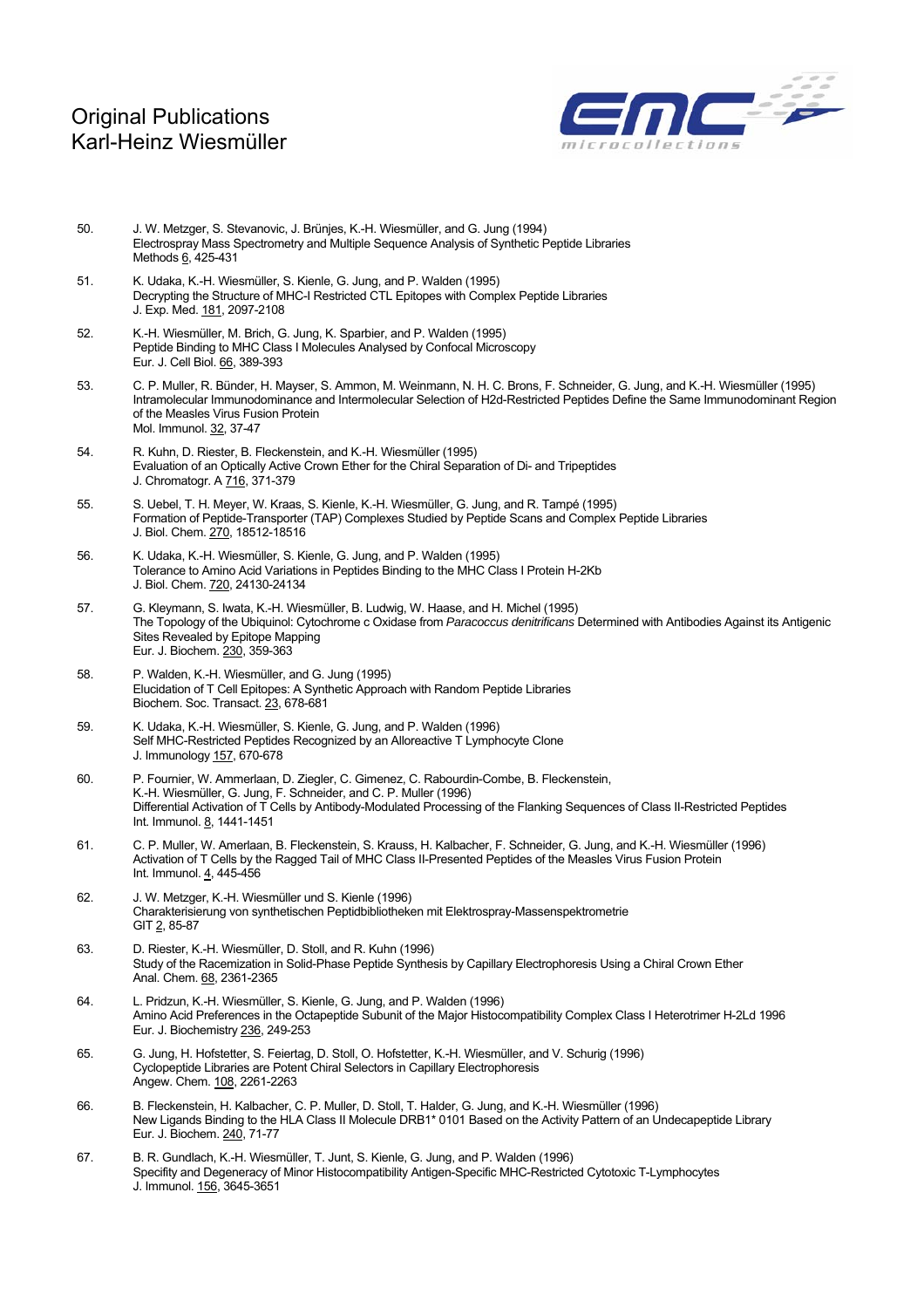

- 68. R. Brock, K.-H. Wiesmüller, G. Jung, and P. Walden (1996) Recognition of Allo and Self MHC-Peptide Ligands by a Single T Cell Receptor Proc. Natl. Acad. Sci., USA, 93, 13108-13113
- 69. B. R. Gundlach, K.-H. Wiesmüller, T. Junt, S. Kienle, G. Jung, and P. Walden (1996) Determination of T Cell Epitopes with Random Peptide Libraries J. Immunol. Methods 192, 146-155
- 70. D. Ziegler, P. Fournier, G. A. H. Berbers, H. Steuer, K.-H. Wiesmüller, B. Fleckenstein, F. Schneider, G. Jung, C.-C. King, and C. P. Muller (1996) Protection Against Measles Virus Encephalitis by Monoclonal Antibodies Binding to a Cystine Loop Domain of the H Protein Mimicked by Peptides which are not Recognized by Maternal Antibodies J. Gen. Virol. 77, 2479-2489
- 71. C. Schönbach, K. Nokihara, C. W. R. Bangham, A. Kariyone, S. Karaki, H. Shida, K. Takatsu, K. Egava, K.-H. Wiesmüller, and M. Takiguchi (1996) Identification of HTLV-1 Specific CTL Directed Against Synthetic and Naturally Processed Peptides in HLA-B\*3501 Transgenic Mice Virology 226, 102-112
- 72. W. G. Bessler, W. Baier, U. v. d. Esche, P. Hoffmann, L. Heinevetter, K.-H. Wiesmüller, and G. Jung (1997) Bacterial Lipopeptides Constitute Efficient Novel Immunogens and Adjuvants in Parenteral and Oral Immunization Behring Inst. Mitt. 98, 390-399
- 73. S. Schlecht, H. Mossmann, K.-H. Wiesmüller, G. Jung, and W. G. Bessler (1996) Protection against Bacterial Infection by Urea Extracts from *Salmonella*  Zbl. Bakt. 284, 559-564
- 74. U. Altenschmid, P. Ricciardi-Castagnoli, M. Modolell, H. Otto, K.-H. Wiesmüller, G. Jung, and M.M. Simon (1996) Bone Marrow-derived Macrophage Lines and Immortalized Cloned Macrophage and Dendritic Cells Support Priming of *Borrelia burgdorferi*-specific T Cell Responses *in vitro* and/or *in vivo* Immunol. Lett. 50, 41 - 49
- 75. N. H. C. Brons, A. Blaich, K.-H. Wiesmüller, F. Schneider, G. Jung, and C. P. Muller (1996) Hierarchic T-Cell Help to Non-Linked B-Cell Epitopes Scand. J. Immunol. 1996, 44, 478-484
- 76. W. Zhong, K.-H. Wiesmüller, M. D. Kramer, R. Wallich, and M. M. Simon (1996) Plasmid DNA and Protein Vaccination of Mice to the Outer Surface Protein A of *Borrelia burgdorferi* Leads to Induction of T Helper Cells with Specificity for a Major Epitope and Augmentation of Protective IgG Antibodies *in vivo*  Eur. J. Immunol. 1996, 26, 2749-2757
- 77. S. Uebel, W. Kraas, S. Kienle, K.-H. Wiesmüller, G. Jung, and R. Tampé (1997) Recognition Principle of the Transporter Associated with Antigen Processing Proc. Natl. Acad. Sci., USA, 94, 8976-8982
- 78. B. Hemmer, B. Fleckenstein, M. Vergelli, G. Jung, H. McFarland, R. Martin, and K.-H. Wiesmüller (1997) Identification of High Potency Microbial and Self Ligands for a Human Autoreactive Class II-Restricted T Cell Clone J. Exp. Med. 185, 1651-1659
- 79. P. Hoffmann, M. Loleit, K. Mittenbühler, W. Beck, K.-H. Wiesmüller, G. Jung, and W. G. Bessler (1997) Induction of an Epitope-Specific Humoral Immune Response by Lipopeptide-Hapten Conjugates: Enhancement of the Anti-Melittin Response by a Synthetic T Helper  $(T_h)$ -Cell Epitope FEMS Immun. Med. Microb. 17, 225-234
- 80. K. Mittenbühler, W. Baier, U. v. d. Esche, L. Heinevetter, K.-H. Wiesmüller, G. Jung, J. Weckesser, W. G. Bessler, and P. Hoffmann (1997) Lipopeptides as Efficient Novel Immunogens and Adjuvants in Parenteral and Oral Immunization Peptide & Protein Research 2, 125-135
- 81. P. Fournier, N. H. C. Brons, G. A. H. Berbers, K.-H. Wiesmüller, B. Fleckenstein, F. Schneider, G. Jung, and C. P. Muller (1997) Antibodies to a New Linear Site at the Topographical or Functional Interface Between the Haemagglutinin and Fusion Proteins Protect Against Measles J. Gen. Virol. 78, 1295-1302
- 82. M. H. Erhard, P. Schmidt, A. Hofmann, J. Bergmann, P. Mittermeier, P. Kaufmann, K.-H. Wiesmüller, W. G. Bessler, and U. Lösch (1997) The Lipopeptide Pam<sub>3</sub>Cys-Ser-(Lys)<sub>4</sub>: An Alternative Adjuvant to Freund's Adjuvant for the Immunization of Chicken to Produce Egg Yolk Antibodies ATLA, Alternatives To Laboratory Animals, 25, 173-181
- 83. W. G. Bessler, L. Heinevetter, K.-H. Wiesmüller, G. Jung, W. Baier, M. Huber, A. R. Lorenz, U. v. d. Esche, K. Mittenbühler, and P. Hoffmann (1997) Bacterial Cell Wall Components as Immunomodulators – I . Lipopeptides as Adjuvants for Parenteral and Oral Immunization Int. J. Immunopharmac., 19, 547-550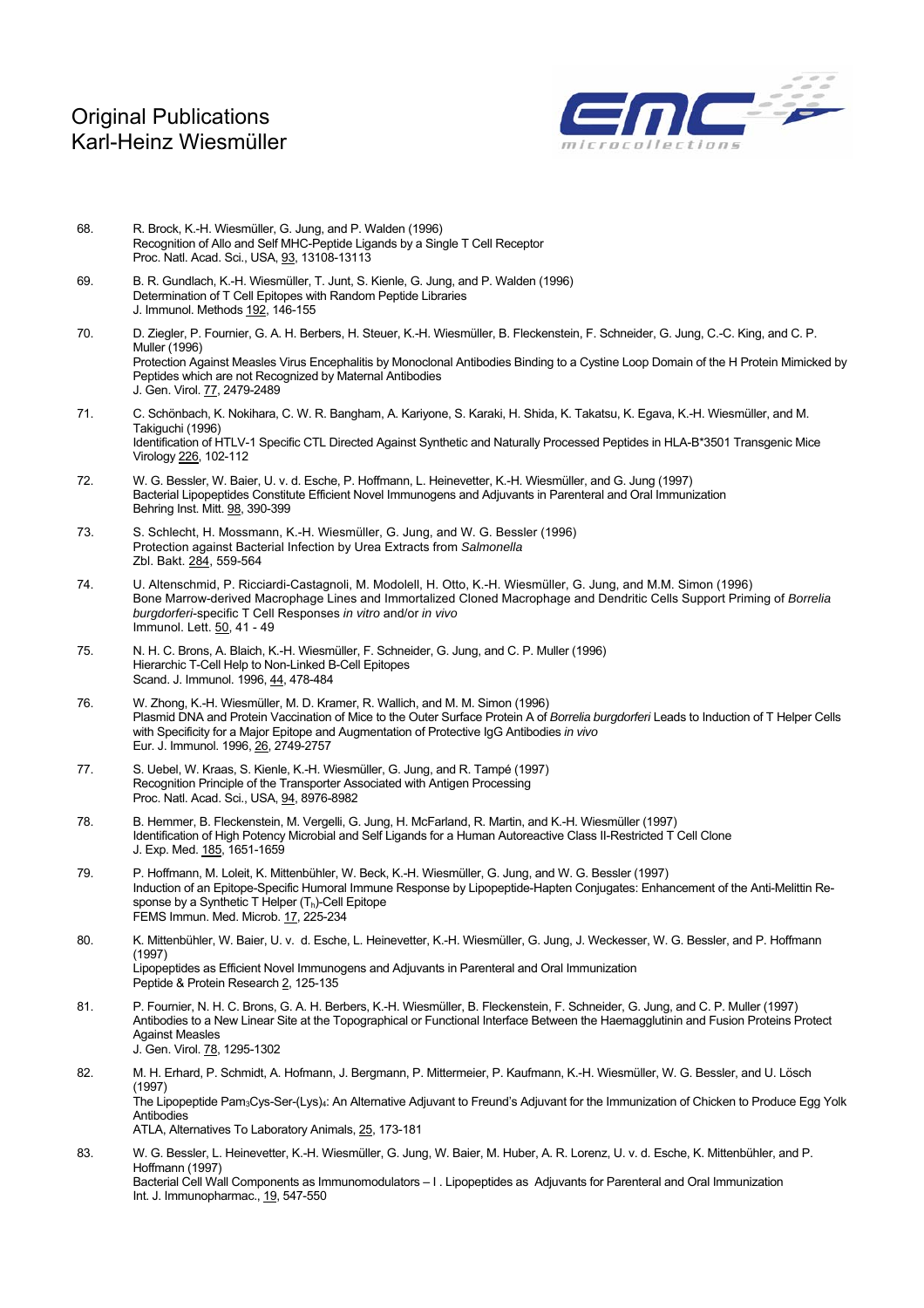

- 84. S. Kienle, K.-H. Wiesmüller, J. Brünjes, J. W. Metzger, and G. Jung (1997) MS-Pep: A Computer Program for the Interpretation of Mass Spectra of Peptide Libraries Fresenius' J. Anal. Chem., 359, 10-14
- 85. R. Warrass, P. Walden, K.-H. Wiesmüller, and G. Jung (1998) Oligocarbamates as MHC Class I-Ligands Lett. Peptide Sci., 5, 125-128
- 86. M. Obert, H. Pleuger, H.-G. Hanagarth, K.-H. Wiesmüller, H. D. G. Braun, G. Brandner, and R. D. Hess (1998) Protection of Mice Against Murine SV40 Tumours by Pam<sub>3</sub>Cys, MTP-PE and Pam<sub>3</sub>Cys conjugated with the SW40 T – Antigen Derived Peptide, K(698)-T(708) Vaccine, 16, 161-169
- 87. J. Stevens, K.-H. Wiesmüller, P. Barker, P. Walden, G. Butcher, and E. Joly (1998) Efficient Generation of MHC Class I Molecules Using Random Peptide Libraries J. Biol. Chem., 273, 2874-2884
- 88. J. Stevens, K.-H. Wiesmüller, P. Walden, and E. Joly (1998) Peptide Length Preferences for Rat and Mouse MHC Class I Molecules Using Random Peptide Libraries Eur. J. Immunol., 28, 1272-1279
- 89. C. Jung, M. Kalbus, B. Fleckenstein, G. Malcherek, A. Melms, G. Jung, and K.-H. Wiesmüller (1998) New Ligands for HLA DRB1\*0301 by Random Selection of Fovourable Amino Acids Ranked by Competition Studies with Undecapeptide Amide Sublibraries J. Immunol. Methods 219, 139-149
- 90. R. Warrass, K.-H. Wiesmüller, and G. Jung (1998) Cyclic Oligocarbamates Tetrahedron Lett., 39, 2715-2716
- 91. B. T. Ober, A Summerfield, C. Mattlinger, K.-H. Wiesmüller, G. Jung, E. Pfaff, A.Saalmüller, and H.-J Rziha (1998) Vaccine- Induced, Pseudorabies Virus-Specific, Extrathymic CD4+CD8+ Memory T-Helper Cells in Swine J. Virol., 72, 4866-4873
- 92. M. Bauser, M. Winter, C. A. Valenti, K.-H. Wiesmüller, and G. Jung (1998) Synthesis of Hydantoins via N,N'-Ureas Derived from Polymer-Bound Amino Acids Mol. Diversity, 3, 257-260
- 93. T. Linnemann, C. Brock, K. Sparbier, M.Muche, A. Mielke, A. Lukowsky, W. Sterry, K. Kaltoft, K.-H. Wiesmüller, and P. Walden (1998) Identification of Epitopes for CTCL-Specific Cytotoxic T Lymphocytes Adv. Exp. Med. Biol., 451, 231-235
- 94. S. Kienle, P. Nollert, and K.-H. Wiesmüller (1999) Synthesis of a Novel Neoglycopeptide for the Inhibition of Lactose Permease Lett. Peptide Sci., 6, 143-149
- 95. M. Winter, K.-H. Wiesmüller (1999) Automatisierte Kombinatorische Chemie Biospektrum 1/5, 42-47
- 96. B. Fleckenstein, G. Jung, and K.-H. Wiesmüller (1999) Quantitative Analysis of Peptide - MHC Class II Interaction Seminars in Immunology, 11, 405-416
- 97. E. Loing, M. Andrieu, K. Thiam, D. Schörner, K.-H Wiesmüller, A. Hosmalin, G. Jung, and H. Gras-Masse (2000) Extension of an HLA-A\*0201- restricted Minimal Epitope by an N<sup>®</sup>Palmitoyl-Lysine Increases the Life Span of Function Presentation to Cytotoxic T-Cells J. Immunol., 164(2), 900-7
- 98. B. T. Ober, B. Teufel, K.-H. Wiesmüller, G. Jung, E. Pfaff, A. Saalmüller, and H.-J. Rziha (2000) The Porcine Humoral Immune Response Against Pseudorabies Virus Specifically Targets Attachment Sites on Glycoprotein gC

J. Virol., 77,1752-1760

- 99. J. Stevens, K.-H. Wiesmüller, G. W. Butcher, and E. Joly (2000) Analysis of Peptide Length Preference of the Rat MHC Class Ia Molecule RT1-A<sup>u</sup> Using a Modified Random Peptide Library Approach Int. Immunol, 12 , 83-89
- 100. A. Brinker, E. Weber, D. Stoll, J. Vogt, A. Müller, N. Sewald, G. Jung, K.-H. Wiesmüller, and P. Bohley (2000) Highly Potent Inhibitors of Human Cathepsin L Identified by Screening Combinatorial Pentapeptide Amide Collections Eur. J. Biochem. 267, 1-9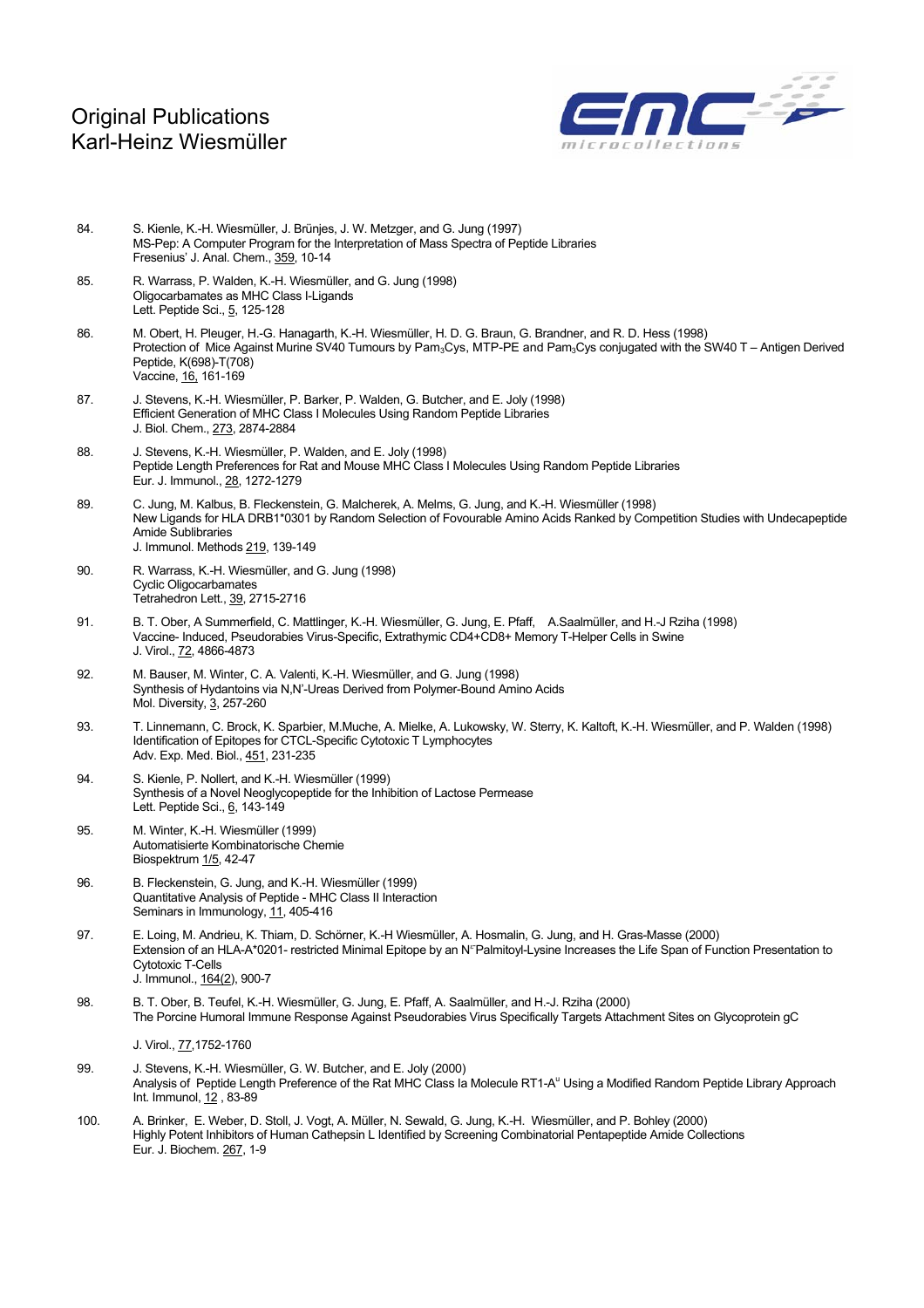

- 101. T. Linnemann, K.-H. Wiesmüller, S. Gellrich, K. Kaltoft, W. Sterry, and P. Walden (2000) A T-Cell Epitope Determined with Random Peptide Libraries and Combinatorial Peptide Chemistry Stimulates T Cells Specific for Cutaneous T-Cell Lymphoma Ann. Oncology, 11, 95-99
- 102. T. Maggi, M. R. Oggioni, D. Medaglini, M. L. Bianchi Bandinelli, D. Soldateschi, K.-H. Wiesmüller, C. P. Muller, P. E. Valensin, and G. Pozzi (2000) Expression of Measles Virus Antigens in *Streptococcus gordonii* New Microbiol. 23(2):119-128
- 103. C. Wittekindt, B. Fleckenstein, K.-H. Wiesmüller, B. R. Eing, and J. E. Kuhn (2000) Detection of Human Serum Antibodies Against Type-specifically Reactive Peptides from the N-terminus of Glycoprotein B of Herpes Simplex Virus Type 1 and Type 2 by Surface Plasmon Resonance J. Virol. Methods, 87(1-2),133-144
- 104. M. H. Erhard, P. Schmidt, P. Zinsmeister, A. Hofmann, B. Kaspers, K.-H. Wiesmüller, W. G. Bessler, and M. Stangassinger (2000) Adjuvant Effects of Various Lipopeptides and Interferon-γ on the Humoral Immune Response of Chicken. Poultry Science, 79, 1264-1270
- 105. K. Udaka, K.-H. Wiesmüller, S. Kienle, G. Jung, H. Tamamura, H Yamagishi, K. Okumura, P. Walden, T. Suto, and T. Kawasaki (2000) An Automated Prediction of MHC class I-Binding Peptides Based on Positional Scanning with Peptide Libraries Immunogenetics, 51, 816-828
- 106. U. v. d. Esche, M. Ayoub, S. D. C. Pfannes, M. R. Müller, M. Huber, K.-H. Wiesmüller, T. Loop, M. Humar, K.-F. Fischbach, M. Strünkelnberg, P. Hoffmann, W. G. Bessler, and K. Mittenbühler (2000) Immunostimulation by Bacterial Components: I. Activation of Macrophages and Enhancement of Genetic Immunization by the Lipopeptide P<sub>3</sub>CSK<sub>4</sub> Int. J. Immunopharmacol., 22, 1093 – 1102
- 107. T. Linnemann, S. Tumenjargal, S. Gellrich, K.-H. Wiesmüller, K. Kaltoft, W. Sterry, and P. Walden (2001) Mimotopes for Tumor-Specific T Lymphocytes in Human Cancer Determined with Synthetic Peptide Libraries Eur. J. Immunol. 31, 156-165
- 108. K.-H. Wiesmüller, B. Fleckenstein, and G. Jung (1999) Peptide Vaccines and Peptide Libraries Biol. Chem. 31, 571 – 579
- 109. R. Tünnemann, M. Mehlmann, R. D. Süßmuth, B. Bühler, S. Peizer, W. Wohlleben, H.-P. Fiedler, K.-H. Wiesmüller, G. Gauglitz, and G. Jung (2001) Optical Biosensors. Monitoring Studies of Glycopeptide Antibiotic Fermentation Using White Light Interference Anal. Chem. 73, 4313 – 4318
- 110. K. Knecht, K.-H. Wiesmüller, V. Gnau, G. Jung, R. Meyermann, K.G. Todd, B. Hamprecht (2001) AMP Deaminase in Rat Brain: Localization in Neurons and Ependymal Cells. J. Neurosci. Res. 66, 941-950
- 111. G. Jung, B. Fleckenstein, F. v. d. Mülbe, J. Wessels, D. Niethammer, and K.-H. Wiesmüller (2001) From Combinatorial Libraries to MHC Ligand Motifs, T-Cell Superagonists and Antagonists Biologicals. 29, 179-181
- 112. E. Armengol, K.-H. Wiesmüller, D. Wienhold, M. Büttner, E. Pfaff, G. Jung, and A. Saalmüller (2002) Identification of T-Cell Epitopes in the Structural and Non-Structural Proteins of Classical Swine Fever Virus J. Gen. Virol. 83, 551-560
- 113. A. Hoff, T. Andre, T.E. Schaffer, G. Jung, K.-H. Wiesmüller, and R. Brock (2002) Lipoconjugates for the Noncovalent Generation of Microarrays in Biochemical and Cellular Assays ChemBiochem. 3, 1183-1191
- 114. M. R. Müller, K.-H. Wiesmüller, G. Jung, T. Loop, M. Humar, S. D. Pfannes, W. G. Bessler, and K. Mittenbühler (2002) Lipopeptide Adjuvants: Monitoring and Comparison of P<sub>3</sub>CSK<sub>4</sub>- and LPS-Induced Gene Transcription Int. Immunopharmacol. 2, 1065-1077
- 115. R. Weissert, J. Kuhle, K.L. de Graaf, W. Wienhold, M.M. Herrmann, C. Müller, T.G. Forsthuber, K.-H. Wiesmüller, A. Melms (2002) High Immunogenicity of Intracellular Myelin Oligodendrocyte Glycoprotein Epitopes J Immunol. 169, 548-556
- 116. S. Tumenjargal, S. Gellrich, T. Linnemann, J. M. Muche, A. Lukowsky, H. Audring, K.-H. Wiesmüller, W. Sterry, and P. Walden (2003) Anti-Tumor Immune Responses and Tumor Regression Induced with Mimotopes of a Tumor-Associated T-Cell Epitope Eur. J. Immunol. 33, 3175 – 3185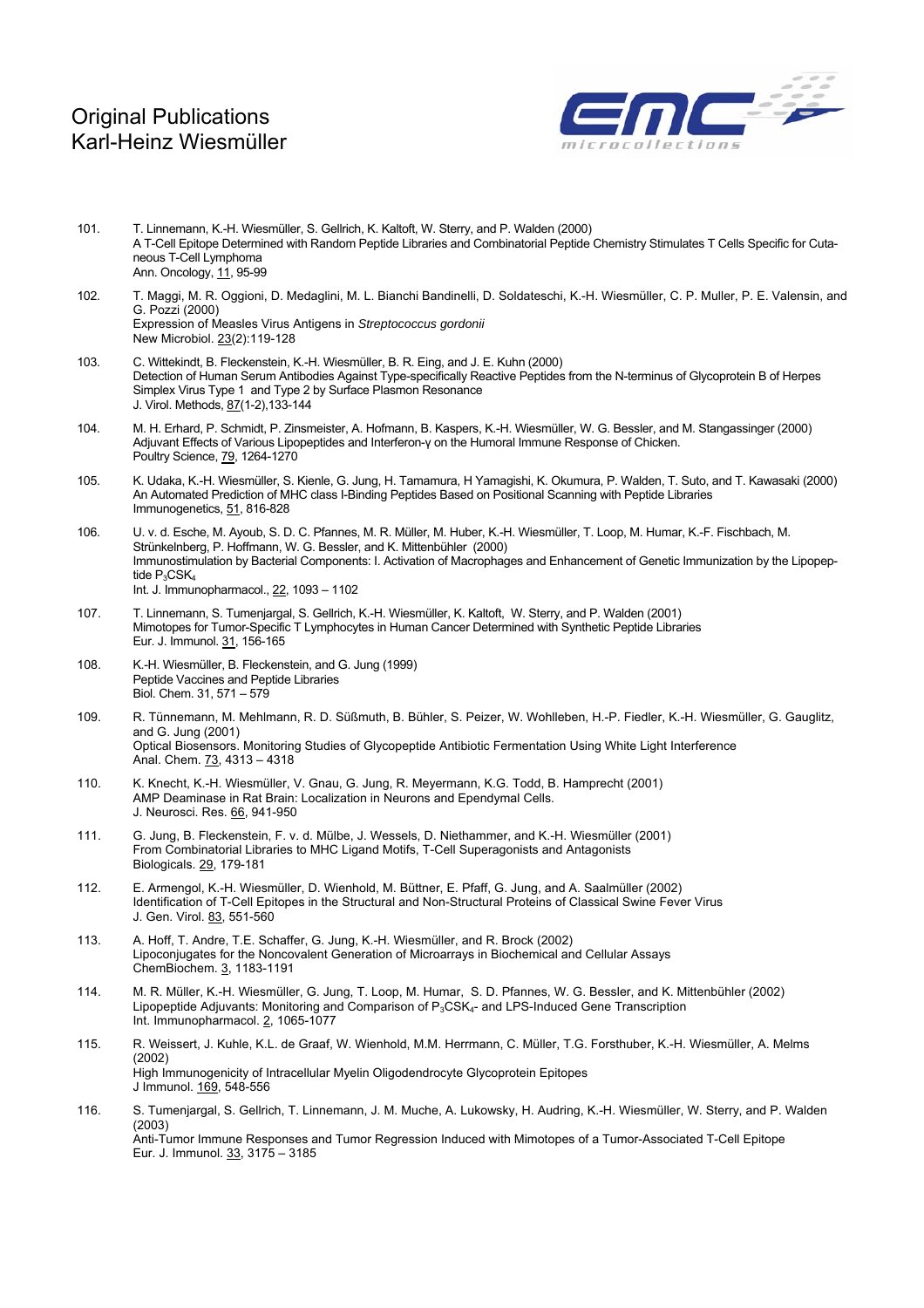

- 117. T. Sherev, K.-H. Wiesmüller, and P. Walden (2003) Mimotopes of Tumor-Associated T-Cell Epitopes for Cancer Vaccines Determined with Combinatorial Peptide Libraries Mol. Biotechnol. 25, 53-62
- 118. B.-J. Höhlich, K.-H. Wiesmüller, T. Schlapp, B. Haas, E. Pfaff, and A. Saalmüller (2003) Identification of Foot-and-Mouth Disease Virus-Specific Linear B-Cell Epitopes to Differentiate Between Infected and Vaccinated **Cattle** J. Virol. 77, 8633-8639
- 119. F. C. Leinweber, D. G. Schmid, D. Lubda, K.-H. Wiesmüller, G. Jung, and U. Tallarek (2003) Silica-based Monoliths for Rapid Peptide Screening by Capillary Liquid Chromatography Hyphenated with Electrospray Ionization Fourier Transform Ion Cyclotron Resonance Mass Spectrometry Rapid Commun. Mass Spectrom. 17, 1180-1188
- 120. B.-J. Höhlich, K.-H. Wiesmüller, B. Haas, W. Gerner, R. Correa, H.-R. Hehnen, T. Schlapp, E. Pfaff, and A. Saalmüller (2003) Induction of an Antigen-Specific Immune Response and Partial Protection of Cattle Against Challenge Infection with Foot-and-Mouth Disease Virus (FMDV) after Lipopeptide Vaccination with FMDV-specific B-Cell Epitopes J. Virol. 84, 3315-3324
- 121. R. Warrass, G. Jung, and K.-H. Wiesmüller (2003) Combinatorial Oligocarbamate Collections: Synthesis by the Premix Method and Quality Control by HPLC-MS QSAR Comb. Sci. 22, 873-881
- 122. C. J. Hertz, Q. Wu, E. M. Porter, Y.J. Zhang, K.-H. Wiesmüller, P. J. Godowski, T. Ganz, S. H. Randell, and R. L. Modlin (2003) Activation of Toll-like receptor 2 on Human Tracheobronchial Epithelial Cells Induces the Antimicrobial Peptide Human beta Defensin-2 J. Immunol. 171, 6820-6826
- 123. R. Spohn, U. Buwitt-Beckmann, R. Brock, G. Jung, A. J. Ulmer, and K.-H. Wiesmüller (2004) Synthetic Lipopeptide Adjuvants and Toll-like Receptor 2 – Structure-Activity Relationships Vaccine 23, 2494-2499
- 124. S. Gärtner, K. L. de Graaf, W. Wienhold, K.-H. Wiesmüller, A. Melms, and R. Weissert (2004) Lack of Pathogenicity of Immunodominant T and B Cell Determinants of the Nicotinic Acetylcholine Receptor ε-Chain J. Neuroimmunol. 152, 44-56
- 125. K. L. de Graaf, S. Barth, M. M. Herrmann, M. K. Storch, C. Otto, T. Olsson, A. Melms, G. Jung, K.-H. Wiesmüller, and R. Weissert (2004) MHC Class II Isotype- and Allele- Specific Attenuation of Experimental Autoimmune Encephalomyelitis J. Immunol. 173, 2792-2802
- 126. T. Volz, G. Schwarz, B. Fleckenstein, J. Ihle, K.-H.-Wiesmüller, and G. E. Dannecker (2004) Determination of the Peptide Binding Motif and High Affinity Lgands for HLA-DQ4 Using Synthetic Peptide Libraries Hum. Imunol. 65, 594-601
- 127. K. L. de Graaf, E. Wallström, S. Muhallab, K.-H. Wiesmüller, T. Olsson, and R. Weissert (2004) MHC and non-MHC Gene Regulation of Disease Susceptibility and Disease Course in Experimental Inflammatory Peripheral Neuropathy J. Neuroimmunol. 155, 73-84
- 128. A. Hoff, T. Andre, R. Fischer, S. Voss, M. Hulko, U. Marquardt, K.-H. Wiesmüller, and R. Brock (2004) Chemolabile Cellular Microarrays for Screening Small Molecules and Peptides Molecular Diversity 8, 311-320
- 129. H. Duyar, J. Dengjel, K. L. de Graaf, K.-H. Wiesmüller, S. Stevanovic, and R. Weissert (2005) Peptide Motif for the EAE Associated Rat MHC Class II Molecule RT1.D<sup>a</sup>: Structural Similarities to the Multiple Sclerosis Associated HLA-DRB\*1501 Immunogenetics 57, 69-76
- 130. E. E. Hamilton-Williams, A. Lang, D. Benke, G. M. Davey, K.-H. Wiesmüller, and C. Kurts (2005) Cutting Edge: TLR Ligands are Not Sufficient to Break Cross-Tolerance to Self-Antigens J Immunol. 174,:1159-1163
- 131. U. Buwitt-Beckmann, H. Heine, K.-H. Wiesmüller, G. Jung, R. Brock, S. Akira, and A. J. Ulmer (2005) Toll-Like Receptor 6-Independent Signaling by Diacylated Lipopeptides Eur J Immunol. 35, 282-289
- 132. F. Reutter, G. Jung, W. Baier, B. Treyer, W. G. Bessler and K.-H. Wiesmüller (2005) Immunostimulants and Toll-Like Receptor Ligands Obtained by Screening Combinatorial Lipopeptide Collections J Pept Res. 65, 375-383
- 133. M. Manukyan, K. Triantafilou, M. Triantafilou, A. Mackie, N. Nilsen, T. Espevik, K.-H. Wiesmüller, A. J. Ulmer, and H. Heine (2005) Binding of Lipopeptide to CD14 Induces Physical Proximity of CD14, TLR2 and TLR1 Eur. J. Immunol. 35, 911-921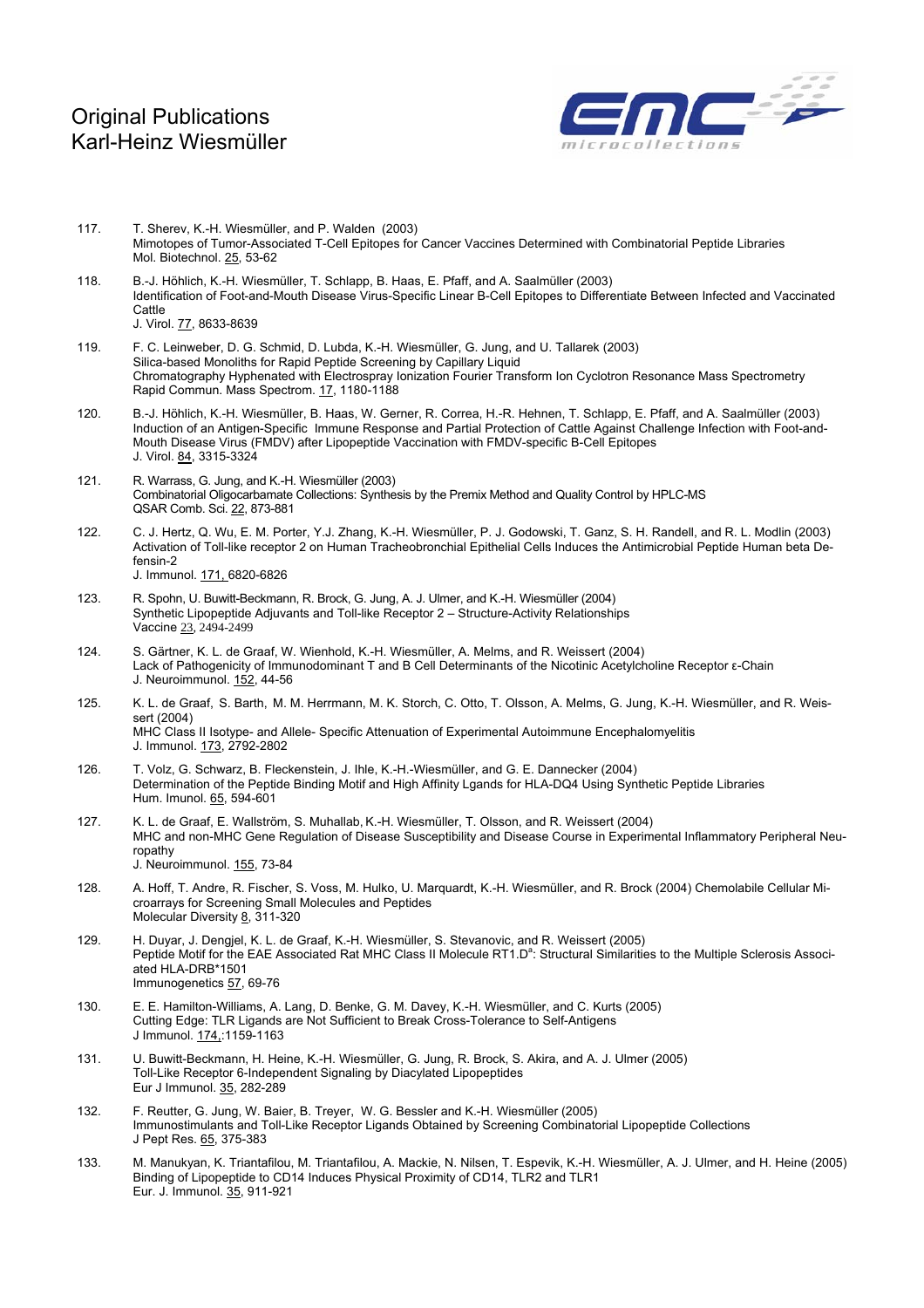

- 134. U. Buwitt-Beckmann, H. Heine, K.-H. Wiesmüller, G. Jung, R. Brock, and A. J. Ulmer (2005) Lipopeptide Structure Determines TLR2 Dependent Cell Activation Level FEBS letters 272, 6354-6364
- 135. S. Voss, S. Welte, M. Fotin-Mleczek, R. Fischer, A. J. Ulmer, G. Jung, K.-H. Wiesmüller, and R. Brock (2006) A CD14 Domain with Lipopolysaccharide-Binding and Neutralizing Activity ChemBioChem 7, 275-286
- 136. T. Seyberth, S. Voss, R. Brock, K.-H. Wiesmüller and G. Jung (2006) Lipolanthionine Peptides Act as Inhibitors of TLR2 Mediated IL-8 Secretion. Synthesis and Structure Activity Relationships J. Med. Chem. 49, 1754-1765
- 137. U. Buwitt-Beckmann, H. Heine, K.-H. Wiesmüller, G. Jung, R. Brock, S. Akira, and A. Ulmer (2006) TLR1- and TLR6-Independent Recognition of Bacterial Lipopeptides J. Biol. Chem. 281, 9049-9057
- 138. A. Heeren, C. P. Luo, G. Roth, A. Ganser, R. Brock, K.-H. Wiesmüller, W. Henschel, and D. P. Kern (2006) Diffusion Along Microfluidic Channels. Microelectronic Engineering 83, 1669-1672
- 139. W. [Gerner, M. S.](http://www.ncbi.nlm.nih.gov/entrez/query.fcgi?db=pubmed&cmd=Search&itool=pubmed_AbstractPlus&term=%22Gerner+W%22%5BAuthor%5D) [Denyer, H.-H](http://www.ncbi.nlm.nih.gov/entrez/query.fcgi?db=pubmed&cmd=Search&itool=pubmed_AbstractPlus&term=%22Denyer+MS%22%5BAuthor%5D). [Takamatsu, T. E](http://www.ncbi.nlm.nih.gov/entrez/query.fcgi?db=pubmed&cmd=Search&itool=pubmed_AbstractPlus&term=%22Takamatsu+HH%22%5BAuthor%5D). [Wileman,](http://www.ncbi.nlm.nih.gov/entrez/query.fcgi?db=pubmed&cmd=Search&itool=pubmed_AbstractPlus&term=%22Wileman+TE%22%5BAuthor%5D) K.-H. [Wiesmüller,](http://www.ncbi.nlm.nih.gov/entrez/query.fcgi?db=pubmed&cmd=Search&itool=pubmed_AbstractPlus&term=%22Wiesmuller+KH%22%5BAuthor%5D) E. [Pfaff,](http://www.ncbi.nlm.nih.gov/entrez/query.fcgi?db=pubmed&cmd=Search&itool=pubmed_AbstractPlus&term=%22Pfaff+E%22%5BAuthor%5D) and A. [Saalmüller \(2006\)](http://www.ncbi.nlm.nih.gov/entrez/query.fcgi?db=pubmed&cmd=Search&itool=pubmed_AbstractPlus&term=%22Saalmuller+A%22%5BAuthor%5D)  Identification of Novel Foot-and-Mouth Disease Virus Specific T-Cell Epitopes in C/C and D/D Haplotype Miniature Swine Virus Res. 121, 223-228
- 140. G. Roth, S. Freund, B. Möhrle, K. Wöllner, J. Brünjes, G. Gauglitz, K.-H. Wiesmüller, and G. Jung (2007) Ubiquitin Binds to a Short Peptide Segment of Hydrolase UCH-L3: A Study by FCS, RIfS, ITC and NMR ChemBioChem. 8, 323-331
- 141. S. Voss, R. Fischer, G. Jung, K.-H. Wiesmüller, and R. Brock (2007) A Fluorescence-Based Synthetic LPS Sensor J Am Chem Soc. 129, 554-561
- 142. A. B. [Schromm, J. Howe, A. J. Ulmer, K.-H. Wiesmüller, T. Seyberth, G. Jung, M. Rossle, M. H. J. Koch, T. Gutsmann, and K.](http://www.ncbi.nlm.nih.gov/entrez/query.fcgi?db=pubmed&cmd=Retrieve&dopt=AbstractPlus&list_uids=17308304&query_hl=3&itool=pubmed_docsum)  [Brandenburg](http://www.ncbi.nlm.nih.gov/entrez/query.fcgi?db=pubmed&cmd=Retrieve&dopt=AbstractPlus&list_uids=17308304&query_hl=3&itool=pubmed_docsum) (2007) Physicochemical and Biological Analysis of Synthetic Bacterial Lipopeptides: Validity of the Concept of 'Endotoxic Conformation' J Biol Chem. 282, 11030-11037
- 143. W. [Su, R. Mishra, J. Pfeuffer, K.-H. Wiesmüller, K. Ugurbil, and J. Engelmann](http://www.ncbi.nlm.nih.gov/entrez/query.fcgi?db=pubmed&cmd=Retrieve&dopt=AbstractPlus&list_uids=17318918&query_hl=3&itool=pubmed_docsum) (2007) Synthesis and Cellular Uptake of a MR Contrast Agent Coupled to an Antisense Peptide Nucleic Acid-Cell-Penetrating Peptide **Conjugate** Contrast Media Mol Imaging. 2, 42-49
- 144. T. [Sharav, K.-H. Wiesmüller, and P. Walden \(2007\)](http://www.ncbi.nlm.nih.gov/entrez/query.fcgi?db=pubmed&cmd=Retrieve&dopt=AbstractPlus&list_uids=17276556&query_hl=3&itool=pubmed_docsum)  Mimotope Vaccines for Cancer Immunotherapy Vaccine 25, 3032-3037
- 145. W. Hirschner, H.-M. Pogoda, C. Kramer, U. Thiess, B. Hamprecht, K.-H. Wiesmüller, M. Lautner, and S. Verleysdonk (2007) Biosynthesis of Wdr16, a Marker Protein for Kinocilia-Bearing Cells, Starts at the Time of Kinocilia Formation in Rat, and Wdr16 Gene Knockdown Cause Hydrocephalus in Zebrafish J. Neurochem. 101, 274-288
- 146. S. Voss, A. J. Ulmer, G Jung, K.-H. Wiesmüller, and R. Brock (2007) The Activity of Lipopeptide TLR2 Agonists Critically Depends on the Presence of Solubilizers Eur. J. Immunol., 37, 3489-3498.
- 147. W. Gerner, V. Carr, K.-H. Wiesmüller, E. Pfaff, A. Saalmüller, B. Charleston (2007) Identification of a Novel Foot-and-Mouth Disease Virus Specific T-Cell Epitope with Immunodominant Characteristics in Cattle with MHC Serotype A31 Vet. Res., 38, 565-572
- 148. M. Corrales, A. Fernández García, P. Butz, J. Stärke, E. Pfaff, K.-H. Wiesmüller, and B. Tauscher (2007) Stability of Peptide Amides Under High Pressure High Pressure Res., 27, 17-22
- 149. K. Farhat, S. Riekenberg, H. Heine, J. Debarry, R. Lang, U. Buwitt-Beckmann, K. Röschmann, G. Jung, K.-H. Wiesmüller, and A. J. Ulmer (2008) Heterodimerization of TLR2 with TLR1 or TLR6 Expands the Ligand Spectrum but does not Lead to Differential Signaling J Leukoc Biol. 83, 692-700
- 150. K. L. [de Graaf, S. Barth, M. M. Herrmann, M. K. Storch, K.-H. Wiesmüller, and R. Weissert \(2008\)](http://www.ncbi.nlm.nih.gov/pubmed/18050272?ordinalpos=1&itool=EntrezSystem2.PEntrez.Pubmed.Pubmed_ResultsPanel.Pubmed_RVDocSum) Characterization of the encephalitogenic Immune Response in a Model of Multiple Sclerosis Eur J Immunol. 38, 299-308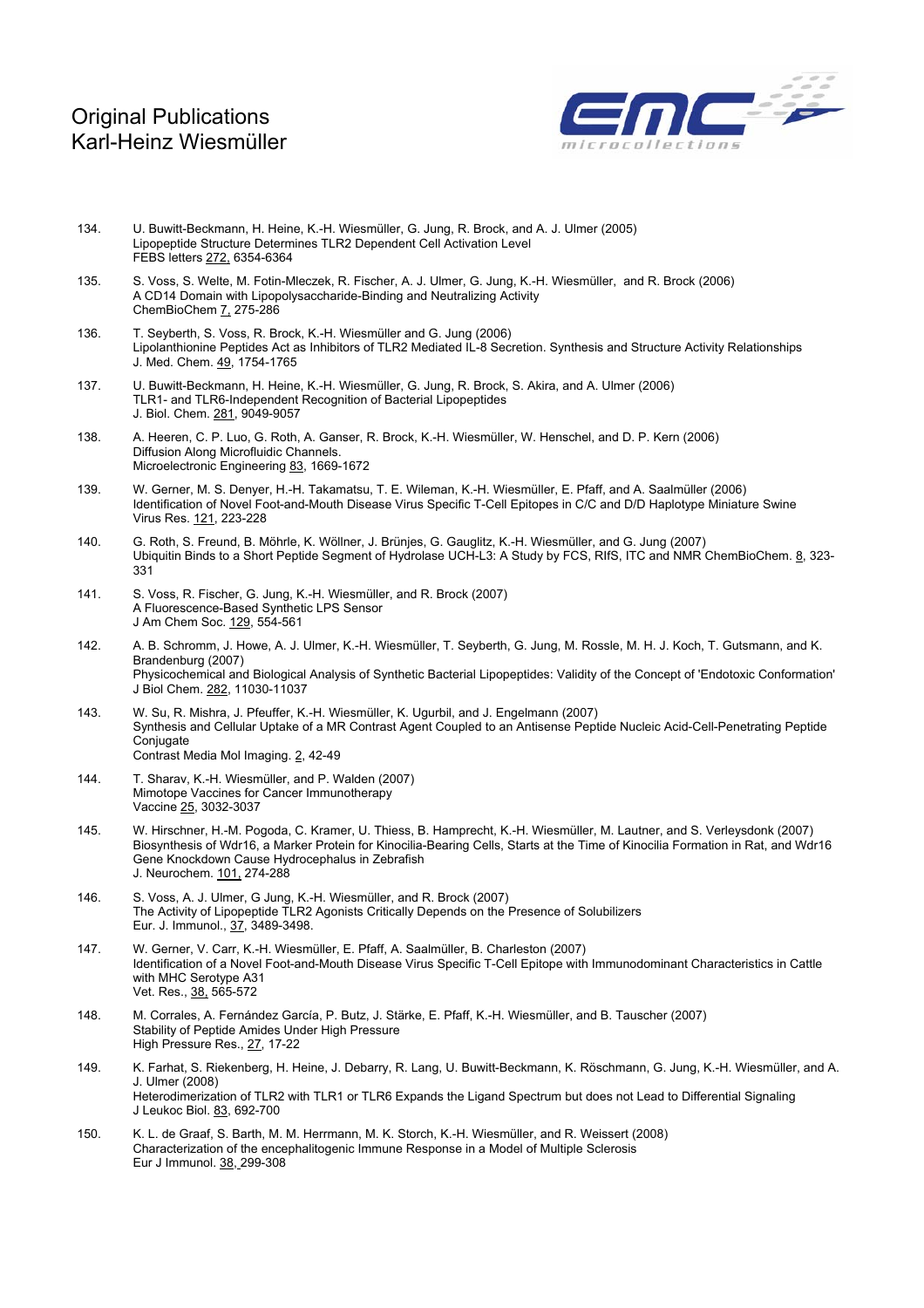

- 151. S. Gupta, S. Höpner, B. Rupp, S. Günther, K. Dickhaut, N. Agarwal, C. Cardoso, R. Kühne, K.-H. Wiesmüller, G. Jung, K. Falk, and O. Rötzschke (2008) Anchor Side Chains of Short Peptide Fragments Trigger Ligand-exchange of Class II MHC Molecules PlosOne, 3, 1-10
- 152. I. R. Ruttekolk, F. Duchardt, R. Fischer, K.-H. Wiesmüller, J. Rademann, and R. Brock (2008) HPMA as a Scaffold for the Modular Assembly of Functional Peptide Polymers by Native Chemical Ligation Bioconjug Chem. 10, 2081-2087
- 153. C. Jung, C. Stöckle, K.-H. Wiesmüller, R. Laub, F. Emmrich, G. Jung, and A. Melms (2008) Complementary Strategies to Elucidate T helper Cell Epitopes in Myastenia Gravis J. Neuroimmunol. 201-202, 41-49
- 154. S. Riekenberg, K. Farhat, J. Debarry, H. Heine, G. Jung, K.-H. Wiesmüller, and A. J. Ulmer (2009) Regulators of G-protein Signalling are Modulated by Bacterial Lipopeptides and Lipopolysaccharide, FEBS J. 276, 649-659
- 155. W. [Gerner, S. E.](http://www.ncbi.nlm.nih.gov/entrez/query.fcgi?db=pubmed&cmd=Search&itool=pubmed_AbstractPlus&term=%22Gerner+W%22%5BAuthor%5D) Hammer, K.-H. [Wiesmüller](http://www.ncbi.nlm.nih.gov/entrez/query.fcgi?db=pubmed&cmd=Search&itool=pubmed_AbstractPlus&term=%22Wiesmuller+KH%22%5BAuthor%5D), and A. [Saalmüller \(2009\)](http://www.ncbi.nlm.nih.gov/entrez/query.fcgi?db=pubmed&cmd=Search&itool=pubmed_AbstractPlus&term=%22Saalmuller+A%22%5BAuthor%5D)  Identification of MHC Restriction and Anchor Residues of Foot-and-Mouth Disease Virus Derived Bovine T cell Epitopes J. Virol. 83, 4039-4050
- 156. A. Ganser, G. Roth, J. van Galen, J. H. Joost, J. G. Wammes, I. Müller, F. van der Leeuwen, K.-H. Wiesmüller, and R. Brock (2009) High-resolution Dose-respone Profiles of Binary Mixtures of Chemotherapeutics With Only Two Pipetting Steps Anal. Chem. 81, 5233-5240
- 157. T. André, A. Reichel, K.-H. Wiesmüller, R. Tampé, J. Piehler, and R. Brock (2009) Selectivity of Competitive Multivalent Interactions at Interfaces Chembiochem. 10,1878-1887
- 158. A. Funfak, R. Hartung, J. Cao, K. Martin, K.-H. Wiesmüller, O. S. Wolfbeis, and J. M. Köhler (2009) Highly Resolved Dose–response Functions for Drug-modulated Bacteria Cultivation Obtained by Fluorometric and Photometric Flow-through Sensing in Microsegmented Flow Sens. Actuators B: Chem. doi:10.1016/j.snb.2009.07.017
- 159. A. Hoff, A.-C. Bậgu, T. André, G. Roth, K.-H Wiesmüller, B. Gückel, and R. Brock (2010) Peptide Microarrays for the Profiling of Cytotoxic T-lymphocyte Activity Using Minimum Numbers of Cells Cancer Immunol. Immunother. 59, 1379-1387
- 160. A. B. Schromm, N. Reiling, J. Howe, K.-H. Wiesmüller, M. Roessle, and K. Brandenburg (2010) Serum-dependent Immune Recognition of a Synthetic Lipopeptide Mimetic of the 19-kD Lipoprotein From Mycobacterium Tuberculosis Innate Immun. 16, 213-225
- 161. C. Grunwald, K. Schulze, A. Reichel, V. U. Weiss, D. Blaas, J. Piehler, K.-H. Wiesmüller, and R. Tampé. (2010) In situ assembly of macromolecular complexes triggered by light PNAS, 107, 6146-6151
- 162. K. Farhat, S. Riekenberg, G. Jung, K.-H. Wiesmüller, T.W. Jungi, and A. J. Ulmer (2010) Identification of Full Length Bovine TLR1 and Functional Characterization of Lipopeptide Recognition by Bovine TLR2/1 Heterodimer Vet Res. 5-6, 34-41
- 163. A. Burger-Kentischer, I. S. Abele, D. Finkelmeier, K.-H. Wiesmüller, and S. Rupp (2010) A New Cell-based Innate Immune Receptor Assay for the Examination of Receptor Activity, Ligand Specificity, Signalling Pathways and the Detection of Pyrogens J. Immunol. Methods, 358, 93-103
- 164. D. T. Nguyen, L. de Witte, M. Ludlow, S. Yüksel, K.-H. Wiesmüller, T. B. H Geijtenbeek, A. D. M. E. Osterhaus, and R. L. de Swart (2010) The Synthetic Bacterial Lipopeptide Pam3CSK4 Modulates Respiratory Syncytial Virus Infection Independent of TLR Activation PLoS Pathog 6(8): e1001049. doi:10.1371/journal.ppat.1001049
- 165. J. M. Wisniewska, N. Jäger, A. Freier, F. O. Losch, K.-H. Wiesmüller, P. Walden, P. Wrede, G. Schneider, and Jan A. Hiss (2010) MHC I Stabilizing Potential of Computer-Designed Octapeptides J. Biomed. Biotechnol., doi: 10.1155/2010/396847
- 166. K. Kaczanowska, K.-H. Wiesmüller, and A.-P. Schaffner (2010) Design, Synthesis, and in Vitro Evaluation of Novel Aminomethyl-pyridines as DPP-4 Inhibitors ACS Med. Chem. Lett., 1(9), 530-535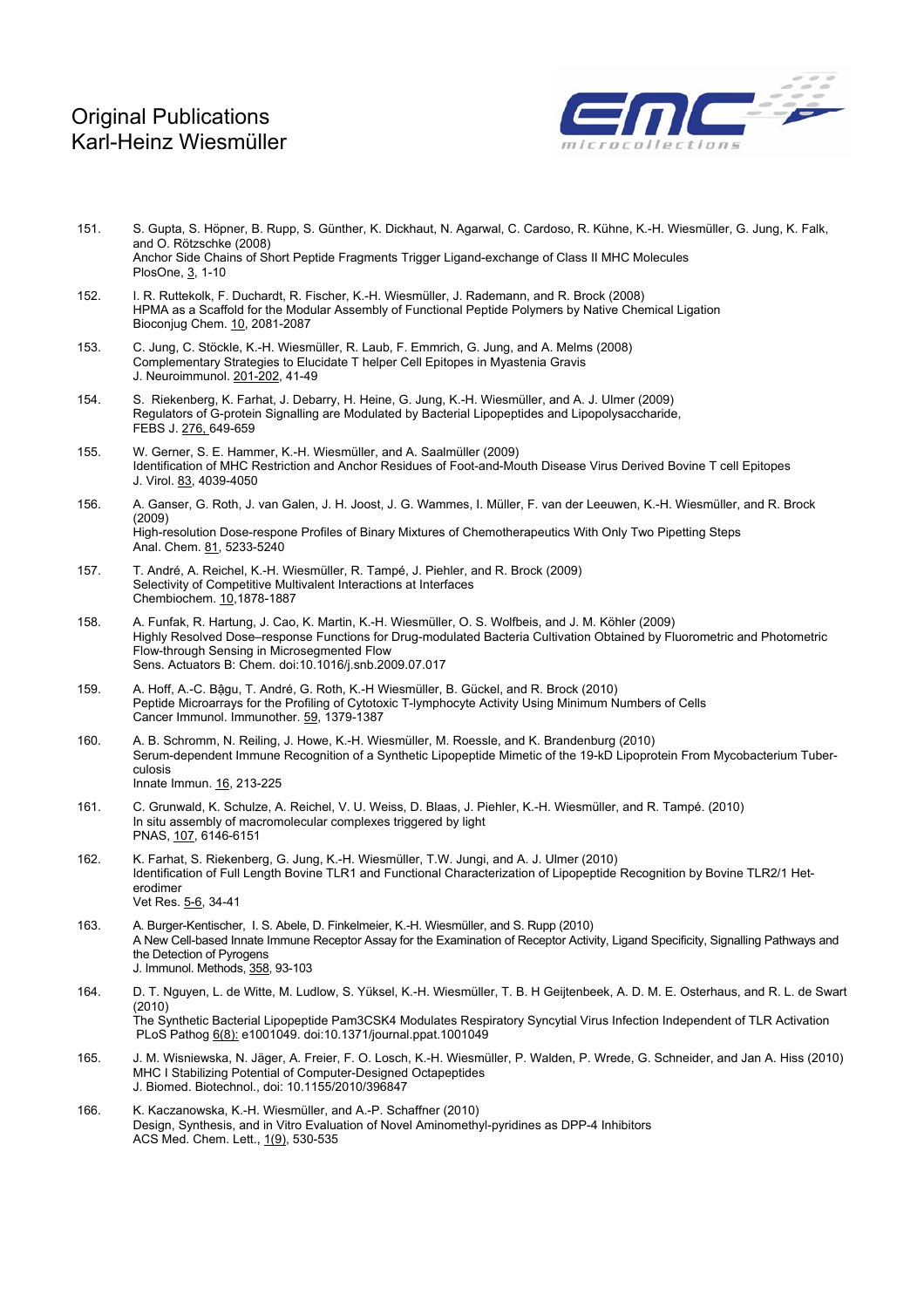

- 167. S. Günther, A. Schlundt, J. Sticht, Y. Roske, U. Heinemann, K.-H. Wiesmüller, G. Jung, K. Falk, O. Rötzschke and C. Freund (2010) Bidirectional Binding of a Self Antigen to MHC Class II Molecules PNAS 107(51), 22219-24
- 168. K. Kaczanowska, H. Eickhoff, K. Albert, K.-H. Wiesmüller, and A.-P. Schaffner (2011) A Simple, Diversity Oriented Synthesis of Highly Substituted Pyridines J. Heterocyc. Chem., doi: 10.1002/jhet.614
- 169. D. Jha, R. Mishra, K.-H. Wiesmüller, K.Ugurbil, M. Maier, and J. Engelmann (2011) CyLoP-1: A Novel Cysteine-Rich Cell-Penetrating Peptide for Cytosolic Delivery of Cargoes Bioconjugate Chem. 22, 319-328
- 170. M. Herget , C. Baldauf , C. Schölz, D. Parcej, K.-H. Wiesmüller, R. Tampé, R. Abele and E. Bordignon (2011) Conformation of Antigenic Peptides Bound to the ABC Transporter TAP. PNAS 108(4) 1349-1354
- 171. B. Rupp, S. Günther, T. Makhmoor, A. Schlundt, K. Dickhaut, S. Gupta, I. Choudhary, K.-H. Wiesmüller, G. Jung , C. Freund, K. Falk, O. Rötzschke, R. Kühne (2011) Characterization of Structural Features Controlling the Receptiveness of Empty Class II MHC Molecules. PLoS One. 14;6(4):e18662
- 172. A. Burger-Kentischer, D. Finkelmeier, P. Keller, J. Bauer, H. Eickhoff, G. Kleymann, W. Abu Rayyan, A. Singh, K. Schröppel, K. Lemuth, K.-H. Wiesmüller and S. Rupp (2011) A Screening Assay Based on Host-pathogen Interaction Models Identifies a Set of Novel Antifungal Benzimidazole Derivatives, Antimicrob. Agents and Chemother. 55 4789-4801
- 173. J. Bauer, S. Kinast, A. Burger-Kentischer, D. Finkelmeier, G. Kleymann, W. Abu Rayyan, K. Schröppel, A. Singh, G. Jung, K.-H. Wiesmüller, S. Rupp and H. Eickhoff (2011) High-throughput Screening-based Identification and Structure-activity Relationship-characterization Defined (*S*)-2-(1- Aminoisobutyl)-1-(3-chlorobenzyl) benzimidazole as a Highly Antimycotic Agent, Non-toxic to Cell Lines J. Med. Chem. 54 6693-6707
- 174. A. Patzelt, H. Richter, L. Dähne, P. Walden, K.-H. Wiesmüller, U. Wank, W. Sterry and J. Lademann (2011) Influence of the Vehicle on the Penetration of Particles into Hair Follicles Pharmaceutics 3, 307-314; doi:10.3390/pharmaceutics3020307
- 175. Y.-W. Kam, F.-M. Lum, T.-H. Teo, W.W. Lee, D. Simarmata, S. Harjanto, C.-L. Chua, Y.-F. Chan, J.-K. Wee, A. Chow, R.T. Lin, Y.-S. Leo, R. Le Grand, I.-C. Sam, J.-C. Tong, P. Roques, K.-H. Wiesmüller, L. Rénia, O. Rötzschke, L.F. Ng (2012) Early neutralizing IgG response to Chikungunya virus in infected patients targets a dominant linear epitope on the E2 glycoprotein. EMBO Mol Med. 4(4), 330–343
- 176. C, Steinhäuser, U. Heigl, V. Tchikov, J. Schwarz, T. Gutsmann, K. Seeger, J. Fritsch, J. Schroeder, K.-H. Wiesmüller, I. Rosenkrands, J. Pott, E. Krause, S. Ehlers, W. Schneider-Brachert, S. Schütze and N. Reiling (2013) Lipid Labeling of Bacteria Allows Rapid Immunomagnetic Purification and Characterization of Pathogen-containing Organelles Traffic, 14, 321-36: doi: 10.1111/tra.12031
- 177. R. B. Baleeiro, K.-H. Wiesmüller, Y. Reiter, B. Baude, L. Dähne, A. Patzelt, J. Lademann, J. A. Barbuto, and P. Walden (2013) Topical vaccination with functionalized particles targeting dendritic cells J. Invest. Dermatol. 20. doi: 10.1038/jid.2013.79.
- 178. R. B. Baleeiro, K.-H. Wiesmüller, Y. Reiter, B. Baude, L. Dähne, A. Patzelt, J. Lademann, J. A. Barbuto, and P. Walden (2013) Topical vaccination with functionalized particles targeting dendritic cells J. Invest. Dermatol. 20. doi: 10.1038/jid.2013.79.
- 179. M. Stiehm, K. Peters, K.-H. Wiesmüller, A. Bufe, M. Peters (2013) A novel synthetic lipopeptide is allergy-protective by the induction of LPS-tolerance. Clin Exp Allergy 43, 785-97. doi: 10.1111/cea.12116.
- 180. N.C. Perera, K.-H. Wiesmüller, M.T. Larsen, B. Schacher, P. Eickholz, N. Borregaard, D.E. Jenne (2013) NSP4 is stored in azurophil granules and released by activated neutrophils as active endoprotease with restricted specificity. J Immunol. 191, 2700-2707. doi: 10.4049/jimmunol.1301293.
- 181. S. Das, A. Freier, T. Boussoffara, S. Das, D. Oswald, F.O. Losch, M. Selka, N. Sacerdoti-Sierra, G. Schönian, K.-H. Wiesmüller, K. Seifert, M. Schroff, C. Juhls, C.L. Jaffe, S. Roy, P. Das, H. Louzir, S.L. Croft, F. Modabber, P. Walden (2014) Modular multiantigen T cell epitope-enriched DNA vaccine against human leishmaniasis. Sci Transl Med. 6(234):234ra56. doi: 10.1126/scitranslmed.3008222.
- 182. P. Keller, C. Müller, I. Engelhardt, E. Hiller, K. Lemuth, H. Eickhoff, K.-H. Wiesmüller, A. Burger-Kentischer, F. Bracher, S. Rupp (2015) An Antifungal Benzimidazole Derivative Inhibits Ergosterol Biosynthesis and Reveals Novel Sterols. Antimicrob Agents Chemother. 59(10), 6296-6307. doi: 10.1128/AAC.00640-15.